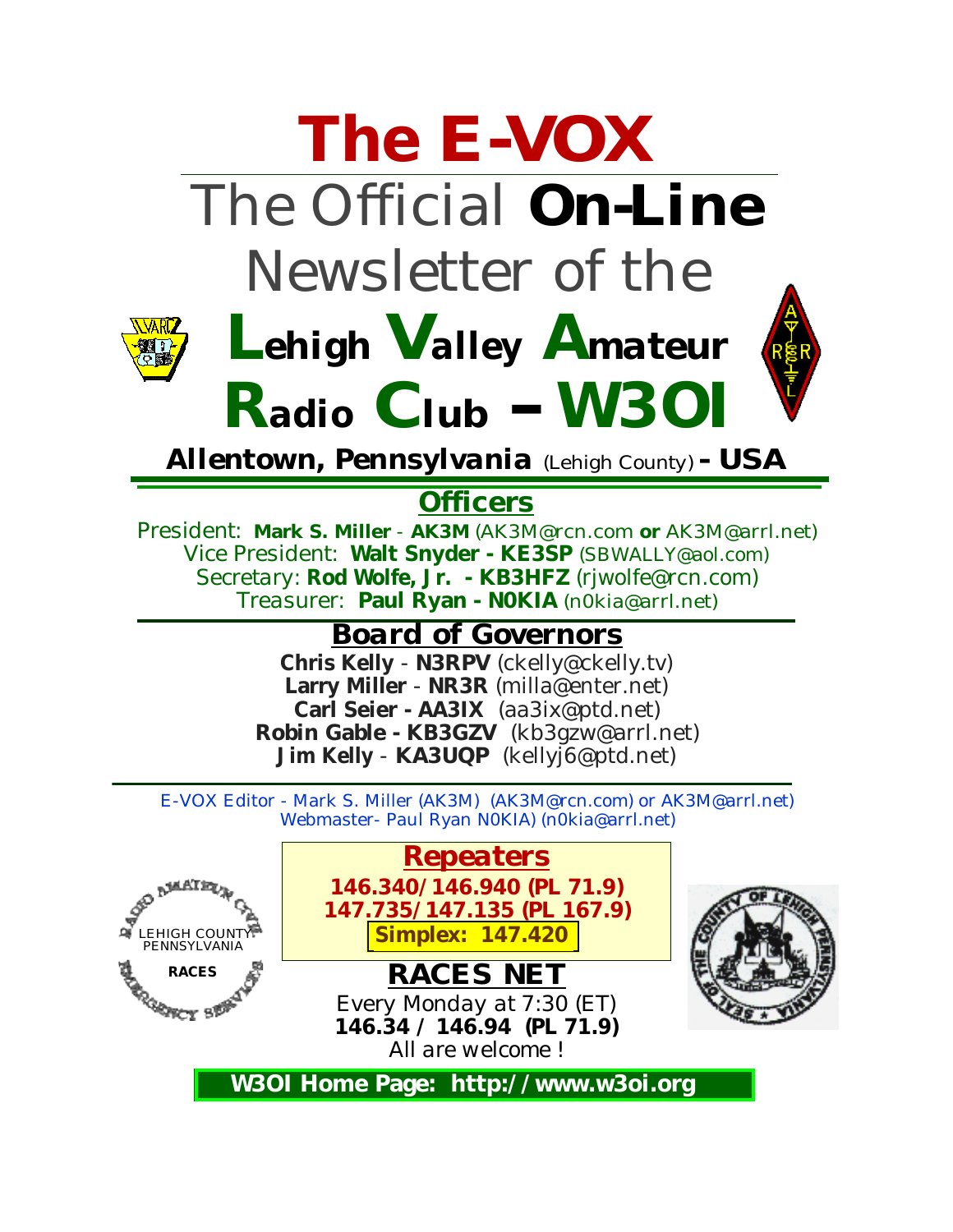



| <b>March, 2004 Contents</b>                  |  |
|----------------------------------------------|--|
|                                              |  |
|                                              |  |
|                                              |  |
|                                              |  |
|                                              |  |
|                                              |  |
|                                              |  |
|                                              |  |
|                                              |  |
| Local Repeater List manufactured and page 11 |  |
|                                              |  |
|                                              |  |
|                                              |  |
|                                              |  |
|                                              |  |
|                                              |  |
|                                              |  |



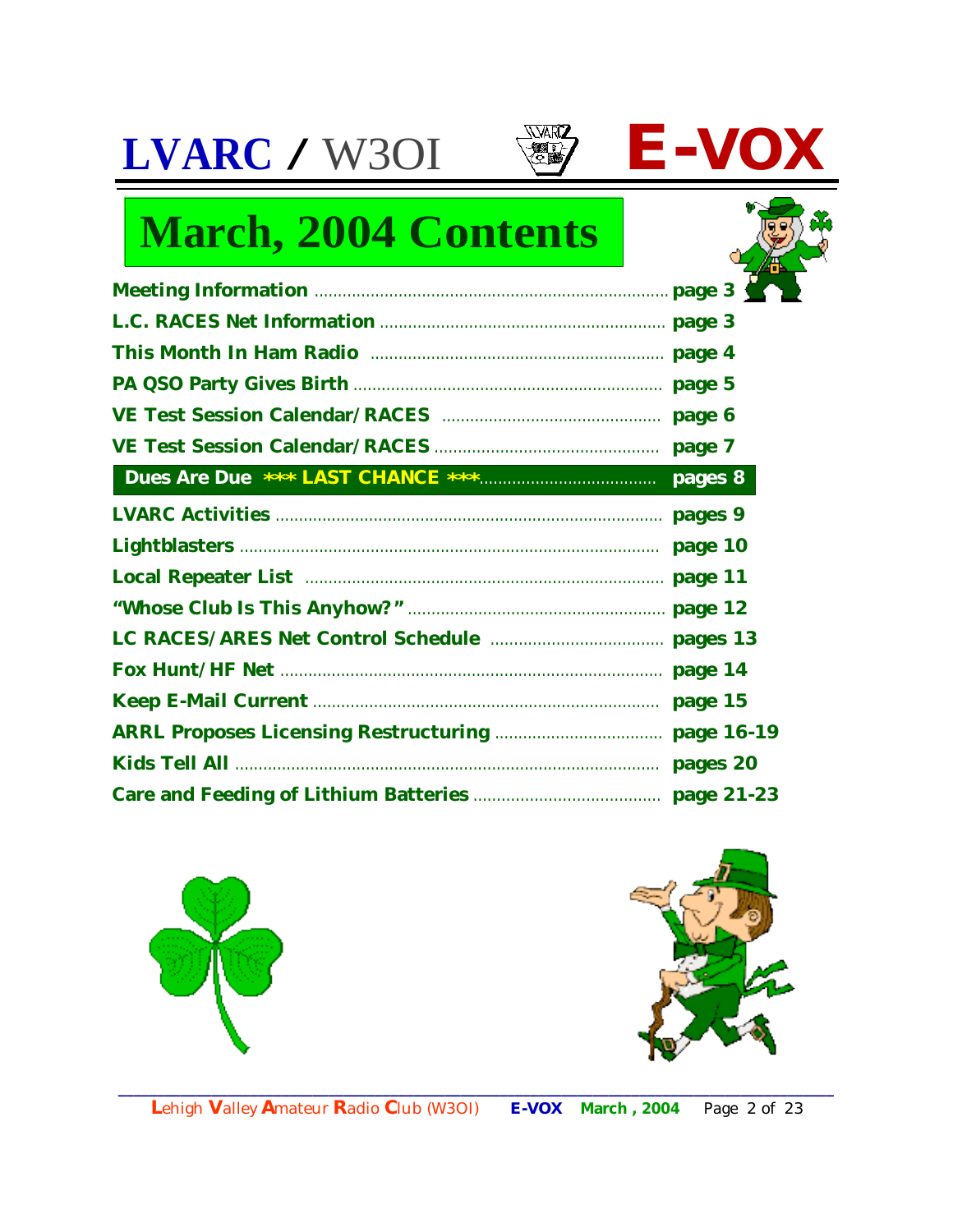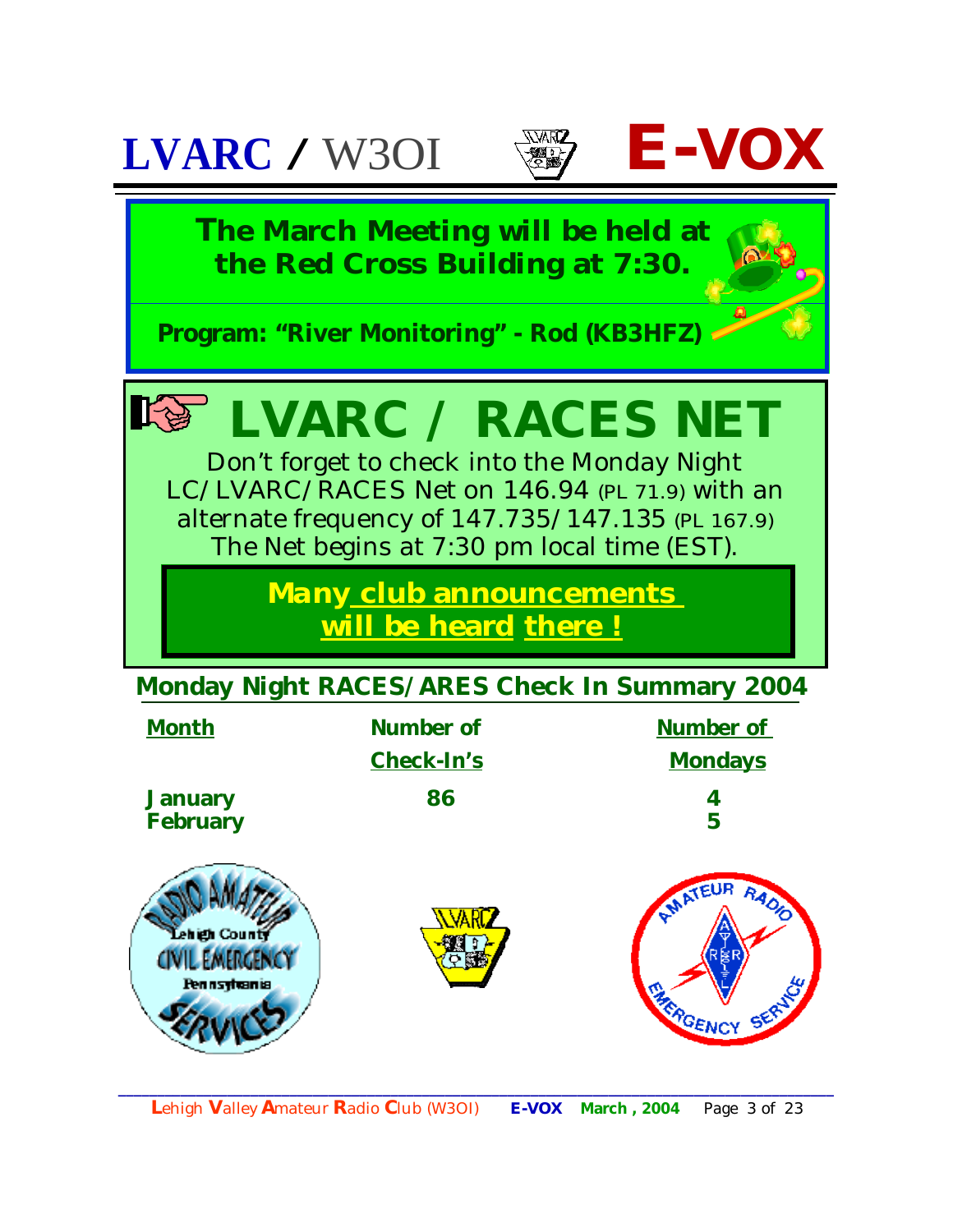



**LVARC Meeting -Tuesday March 2, 2004 6:30 pm at the Red Cross Building**

**LVARC VE Test Session - Friday March 19, 2004 7:00 pm**

*\_\_\_\_\_\_\_\_\_\_\_\_\_\_\_\_\_\_\_\_\_\_\_\_\_\_\_\_\_\_\_\_\_\_\_\_\_\_\_\_\_\_\_\_\_\_\_\_\_\_\_\_\_\_\_\_\_\_\_\_\_\_\_\_\_\_\_\_\_\_\_\_\_\_\_\_\_\_\_\_\_\_\_\_\_\_\_\_\_\_\_\_* **L**ehigh **V**alley **A**mateur **R**adio **C**lub (W3OI) **E-VOX March , 2004** Page 4 of 23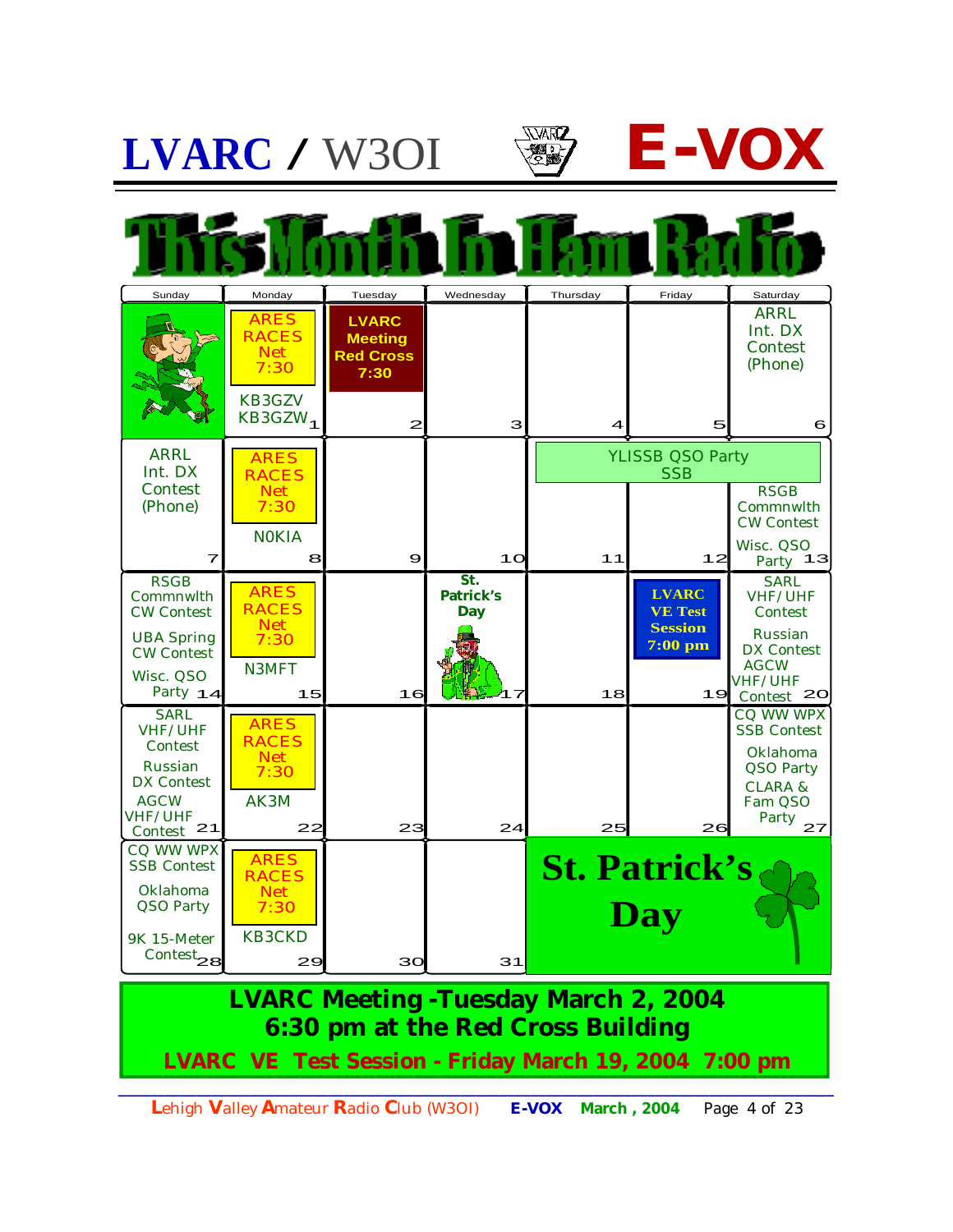



### **PA QSO Party Gives Birth - submitted by Bob (WB3W)**

Those of you that have worked the **PA QSO** party know that it is a real "fun" event, low pressured, and probably the most "polite" and "friendly" contest or event that you can work. It's popularity and good-natured attitude has prompted a new offspring contest encompassing all of the mid-Atlantic sections, and even stretching into Virginia.

The first annual **Mid-Atlantic QSO Party**, an old-fashioned QSO party focusing on the states of Delaware, Maryland, New Jersey, New York, Pennsylvania, Virginia, and West Virginia, and Washington D.C., will be held on May 8-9, 2004.

Participants from all corners of the world are invited to join the low-pressure atmosphere, have some fun, and maybe even win an award or plaque.

You can check out the details at **<http://www.qsl.net/maqso/>** and also join their reflector mailing list to stay up to date on activities. Many of the current PC logging programs authors are feverishly working on new modules to their programs and are providing updates on this reflector mailing list.

The new QSO Party (nicknamed **MAQP**) is to provide an opportunity so that amateur radio operators can enjoy the fun of participation in a regional QSO Party, which combines many of the diverse interests and pursuits of active amateur radio operators.

It provides every amateur who participates the opportunity to enjoy the esprit-decorps that comes from sharing a common bond that has been exhibited in the past during the **PA QSO** Party and extended into a larger regional area provided by the **MAQP**.

In short, the purpose of the **MAQP** is for each amateur radio operator to have fun, enjoy the event, and seek whatever level of participation they desire. Mark the date on your calendars and check the web site listed above for the event rules and logging requirements.



until February 17, 2004

Severe weather forced the postponement of the LVARC dinner meeting which was scheduled for Tuesday February 3, 2004. The dinner meeting was postponed until Tuesday, February 17, 2004.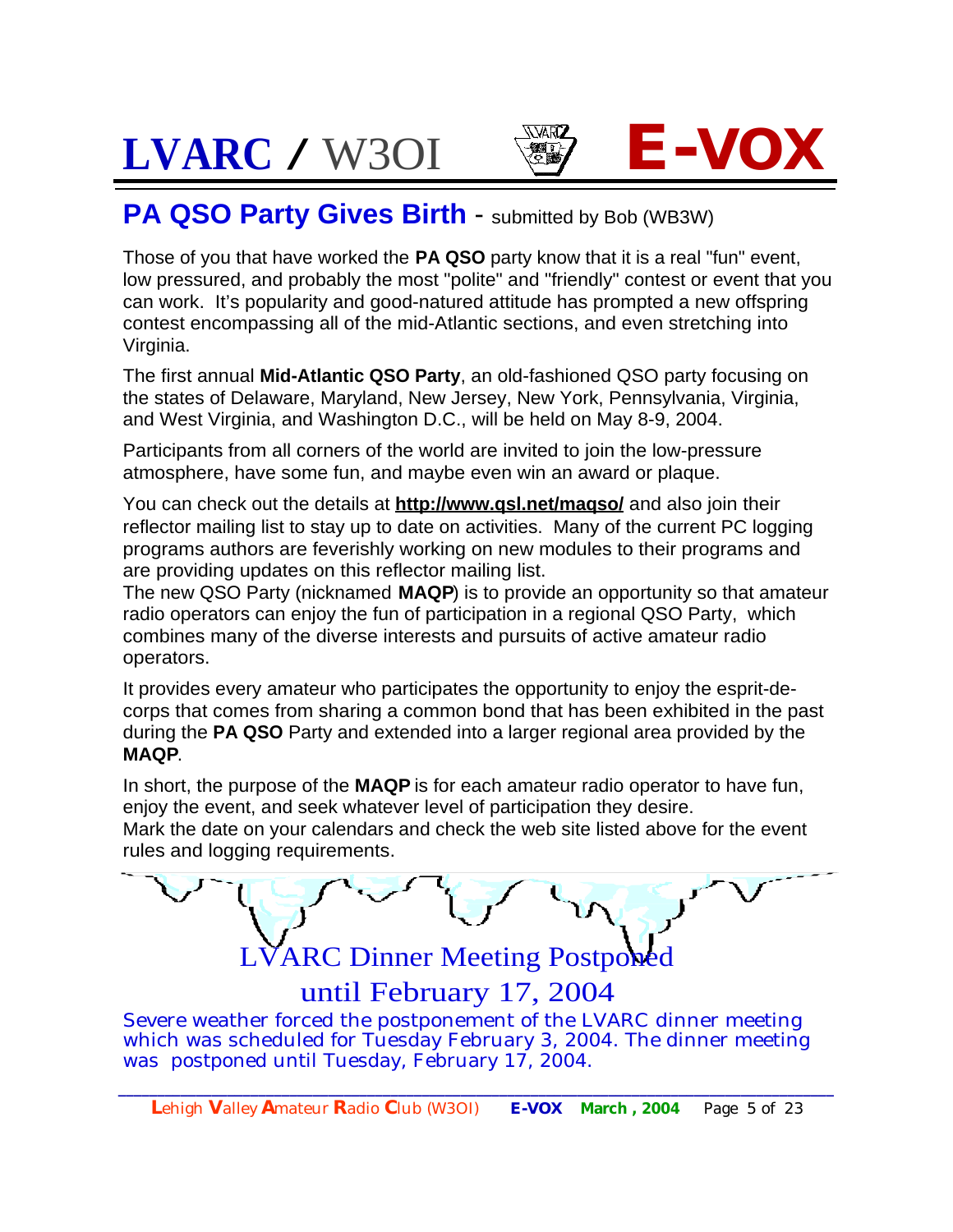







Icom 746 with hand mic, power cord, owner's manual and shipping box \$800.00

Give Dentron SWR meter with radio or sell for: \$5.00

Astron 35 amp metered power supply \$90.00

MFJ 1622 portable antenna \$40.00

AEA PK-232 computer interface for Packtor, CW and RTTY \$75

Yaesu FC 757 automatic antenna tuner (10-160 meters) \$75

Dummy load \$20

Blue 20 amp power supply ( basement ) \$40

Small TV antenna rotor \$15

MFJ 432 memory keyer \$35

Small square speakers \$2.00 each

Plastic morse code key \$2.00

Crimping pliers in plastic case (basement) \$3.00

Cobra desk mic / CB stuff (basement) \$10.00

Turner blue / white hand mic CB (basement) \$1.00

**Call Carolyn at 610-758-9747 if interested in any items listed.**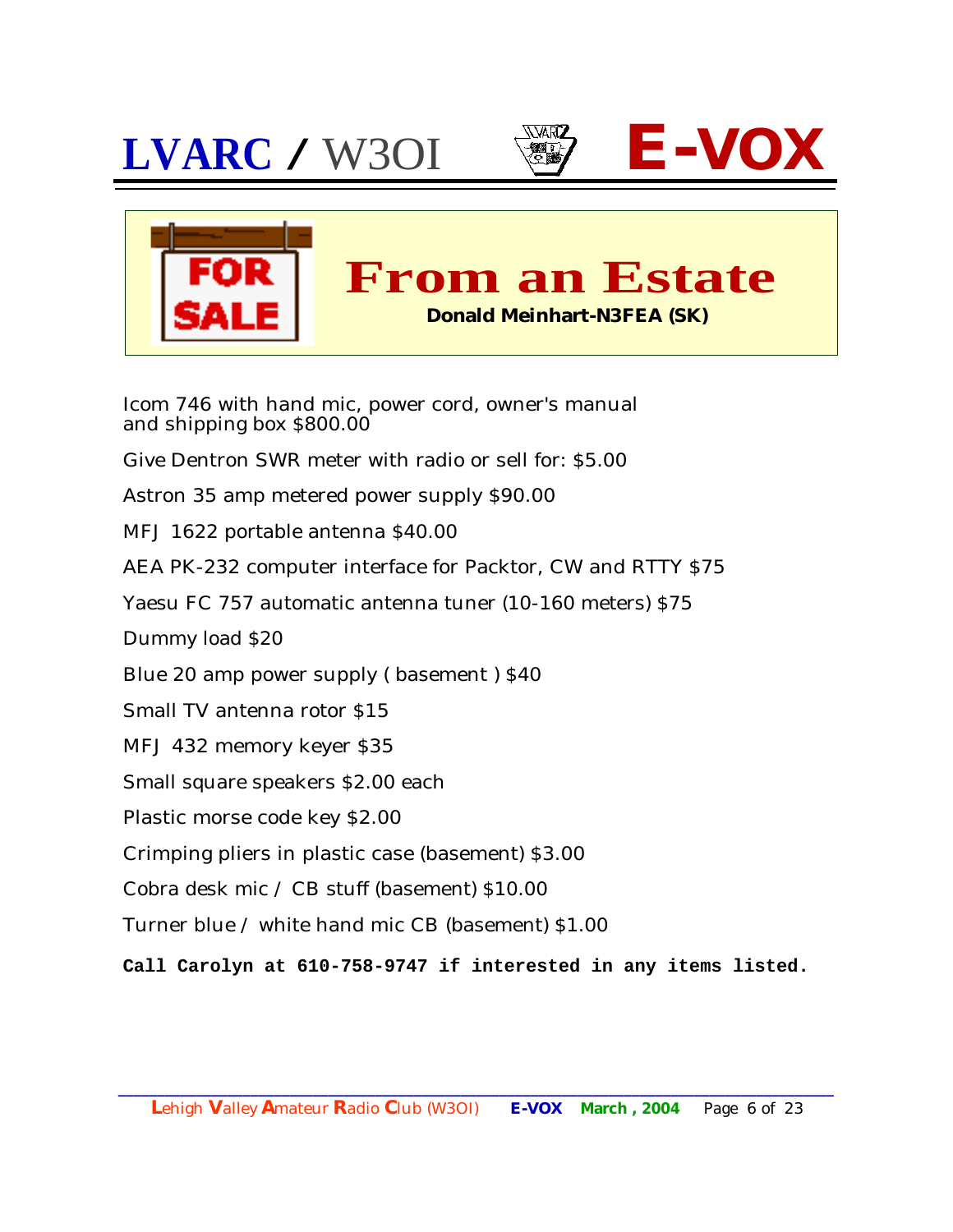



The Lehigh Valley Amateur Radio Club (W3OI) offers testing for amateur radio licenses and upgrades.



Testing is held the **third Friday of each month at the Red Cross Building beginning at 7:00 pm. REGISTRATION is necessary. To register, contact Mark (AK3M) at [AK3M@rcn.com](mailto:AK3M@rcn.com) or call 610-865-9183.**

**For the 2004 year, test sessions will be held on: Friday February 20, March 19, April 16, May 21, June 18, July 16, August 20, September 17, October 15, November 19 and December 17.**

## **ANTENNAS and ACCESSORIES**



[http://www.antenex.com/c\\_search.asp?txtFunction=browse1&selFamily=...](http://www.antenex.com/c_search.asp?txtFunction=browse1&selFamily=..) &selMarket=H&selApplication=...

# **RACES NEWS**

**Remember, ALL stations are welcome to check into the LC Monday Night RACES/ARES/LVARC Net but that does NOT mean you are a member of LC RACES. If LC should need RACES operators, ONLY THOSE WITH ACTIVE RACES ID** 



**CARDS WILL BE PERMITTED TO PARTICIPATE! To officially join LC RACES, complete the form found on the club's web site and mail to Jeff (N3MFT). There is NO fee to join.**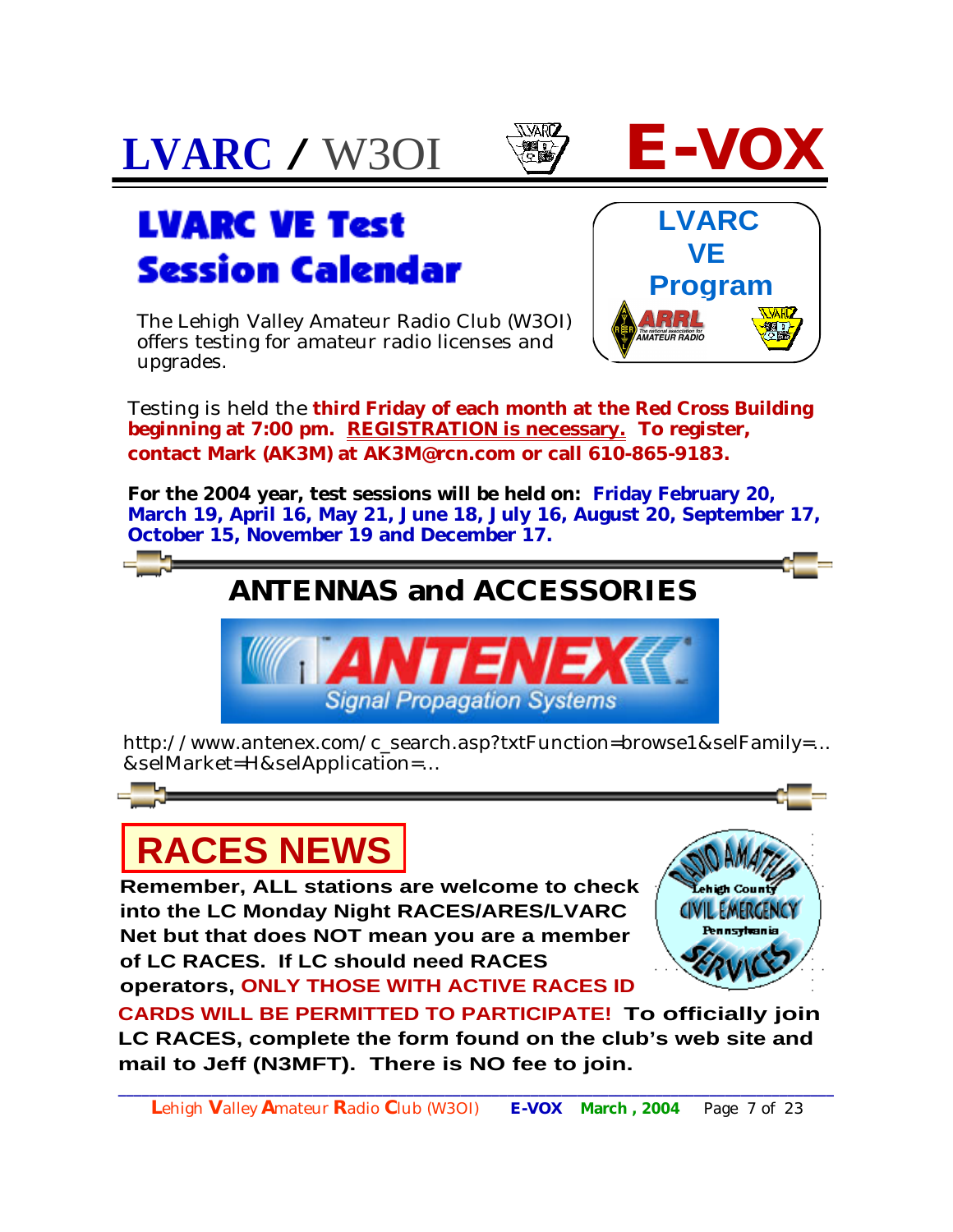





### 2004 Dues Are Due *LAST NOTICE*

# DUES ARE DUE THIS MONTH

**Anyone who does not pay dues will be dropped from the LVARC role and will be treated as a new member if he wishes to join after this month.**

 **Regular Dues (includes autopatch) ........ \$17.00**

 **Family Dues ...... \$3.00**

 **Associate (non-ham) ........... \$5.00**

**Send your dues to:**

**Paul Ryan (N0KIA) 5814 Lindbergh Street Orefield, PA 18069-2250**

**or pay Paul at the January, 2004 meeting**

**or pay at the club's web site.**

**Make checks payable to:**  *The Lehigh Valley Amateur Radio Club*

**\*\* Please notify Paul of change of address, email or phone number(s) \*\***

Why Join/Renew Membership In the LVARC ?

**Why should you join the LVARC? What do you get for your membership? What does the LVARC have to offer?**

You get great programs, a monthly newsletter, dinner meetings, soon to be Tech classes, Field Day, a terrific web site, informative, friendly members, a holiday party, special programs (Operation Ho Ho), participation in community activities, group ARRL purchases, a dedicated RACES/ARES program, pizza meetings, access to an autopatch and **much more!!**

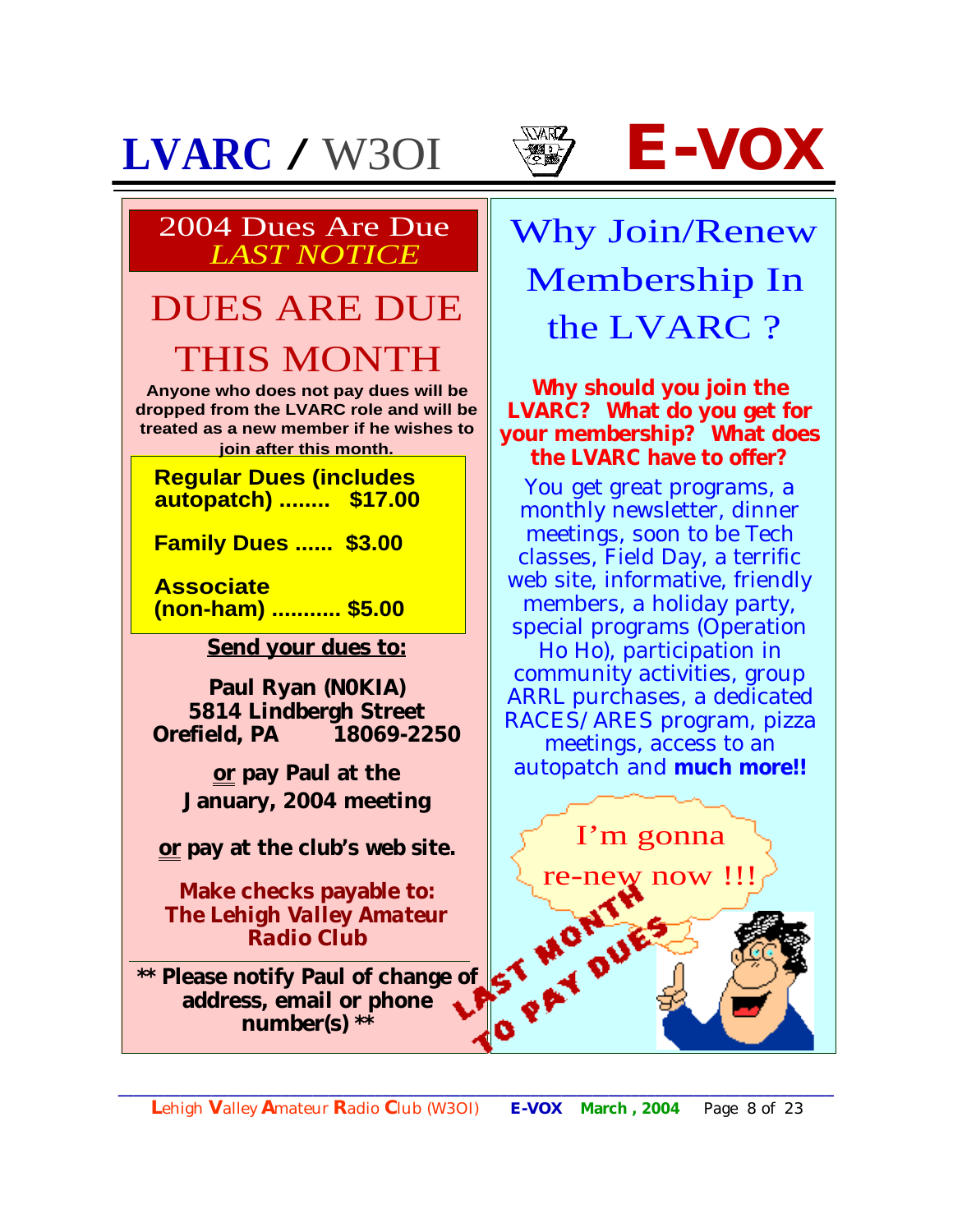



**Mark your Calendar PRINT, CLIP and POST**

**Monday March 1 --- LC RACES/ARES Net - 7:30 pm (146.94) Tuesday March 2 --- LVARC Meeting - 7:30 PM (Red Cross Bldg) Monday March 8 --- LC RACES/ARES Net - 7:30 pm (146.94) Monday March 15 --- LC RACES/ARES Net - 7:30 pm (146.94) Friday March 19 --- LVARC ARRL VE Test Session - 7:00 pm Monday March 22 --- LC RACES/ARES Net - 7:30 pm (146.94) Monday March 29 --- LC RACES/ARES Net - 7:30 pm (146.94)**



**There will be additions and deletions to the above dates. Listen to the Monday Night Net, the newsletter and announcements at meetings for changes.**

### **Proposed LVARC 2004 Programs/Activities**

(This is only a PROJECTION of activities-subject to change)

**March - Rod (KB3HFZ)** - **River Monitoring**

**April - Lou (KF2WO)** - **HF Tubes**

**May** - **Frank (W3FTU)** - **Old Radio Restoration**

**June**

**1. Preparation for Field Day -** at the business meeting

**2. Field Day - June 26 & 27, 2004 (Camp Serranova)**

**July - Paul (N0KIA) and Robin (KB3GZV)** - **Aviation Communications**

**August - Bob (N3QZR)** - **Echolink**

**September - TBA**

**October**

**1. Nomination of officers for 2005**

**2. Phil (KB3HMK)** - **Geocaching**

**November - Close nominations for officer**s

### **December**

- **1. Election of officers for 2005**
- **2. Operation "Ho Ho"**
- **3. Annual Holiday Party, 2004**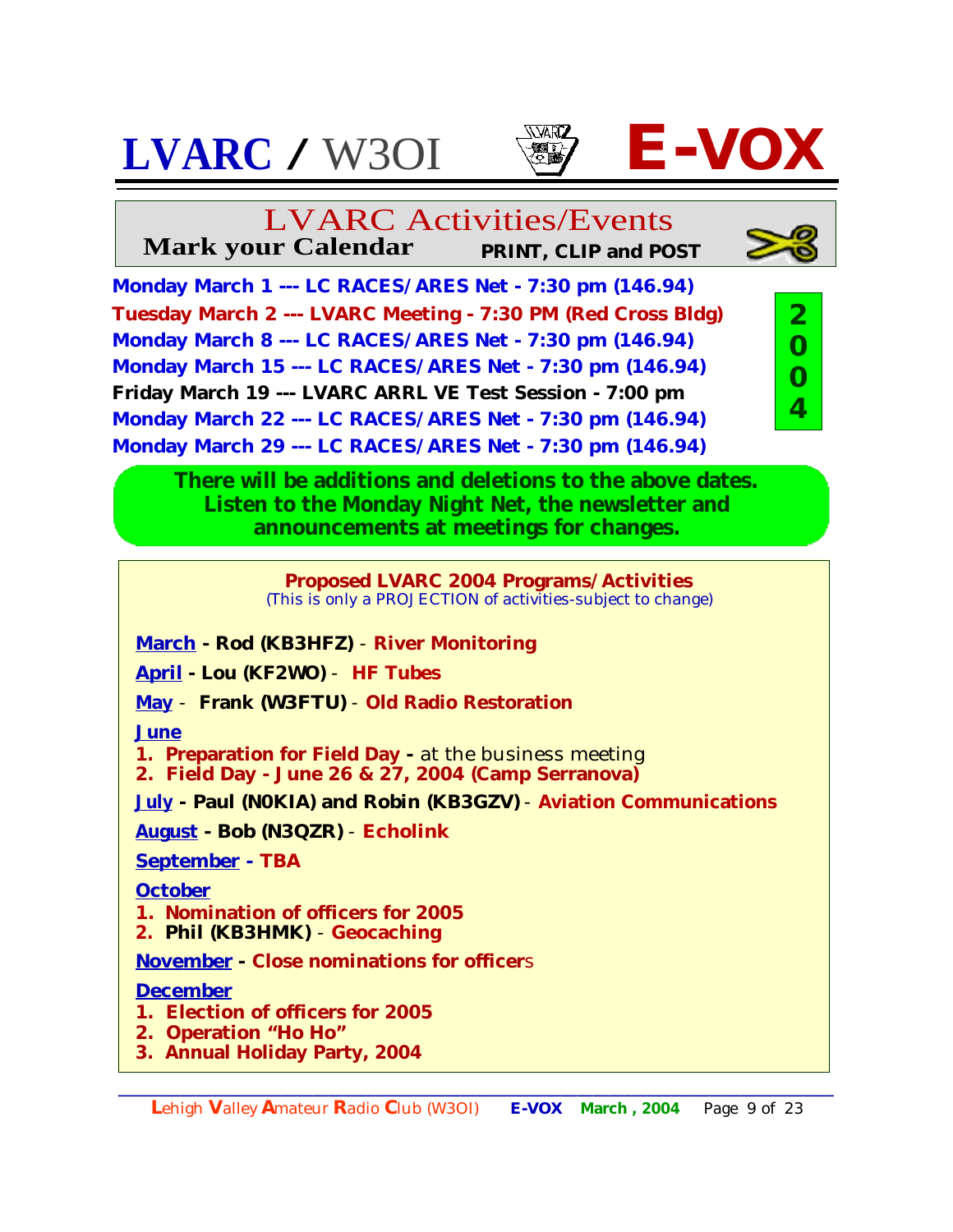





### **Need Small Emergency Lighting? de Mark (AK3M)**

Check out *Lightblasters.* They provide unique small LED lights for various purposes. There are several mounts available, magnetic, suction cup etc. and come in various colors.

A good addition to your "Ready Bag or your pocket!" They also make call sign pins!



<http://www.fewture.com/lightblaster/>

# DON'T FORGET

The LVARC VE program. If you know someone who would like to become a ham or if you want to upgrade your license, the LVARC can help! Contact Mark (AK3M) for details

(610-865-9183 or AK3M@rcn.com)

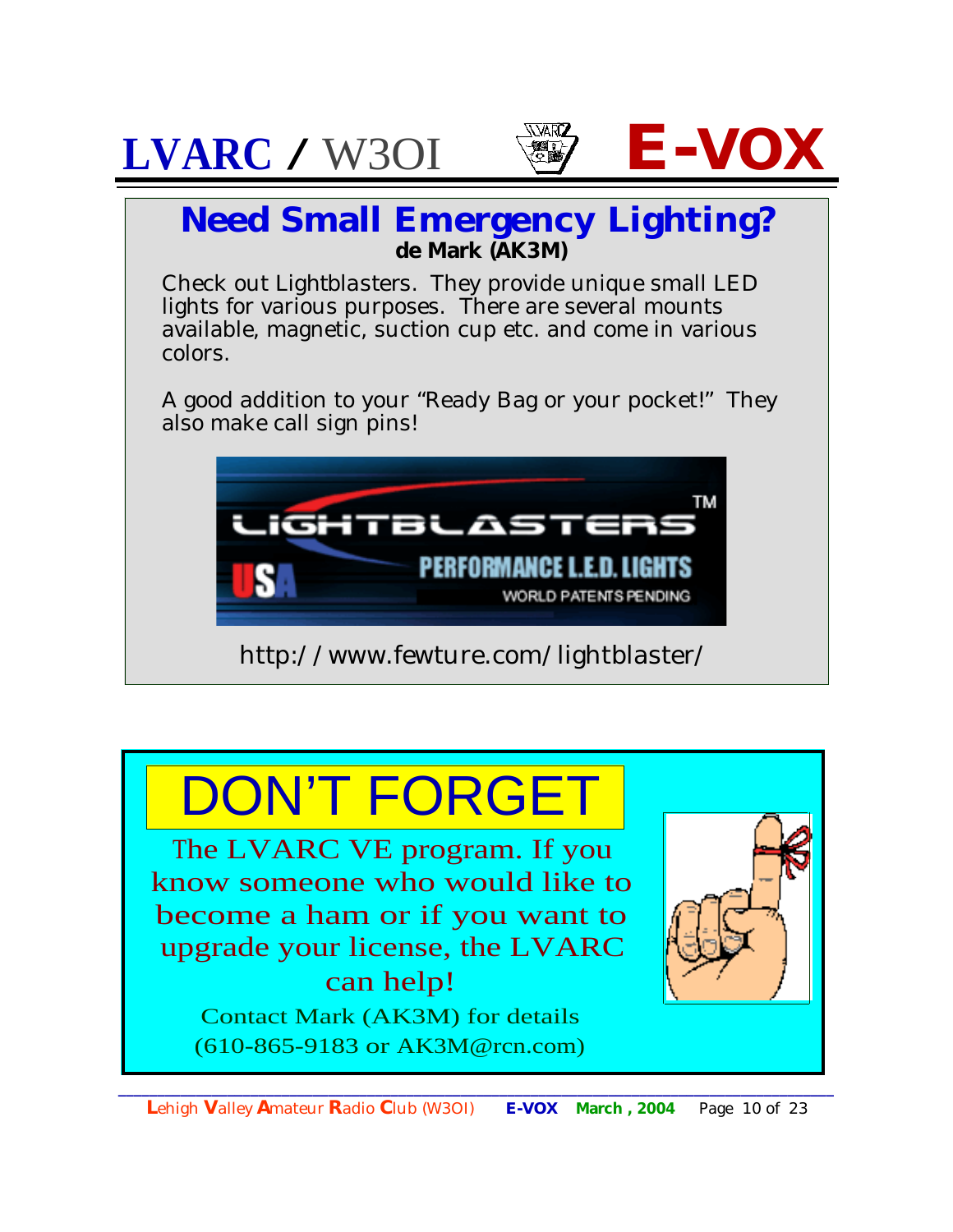



### **A Nice List of Local Repeaters for You to Save in Your HT or Mobile**

courtesy Frank (W3FTU)

|         |                                         | <b>VHF</b>    | BARD                                 |
|---------|-----------------------------------------|---------------|--------------------------------------|
| Freq.   | PL                                      | <b>Call</b>   | <b>Location</b>                      |
| 146.940 | 71.9                                    | W30I          | <b>ALLENTOWN</b>                     |
| 147.135 | 167.9                                   | W3OI          | <b>ALLENTOWN</b>                     |
| 146.700 | 151.4                                   | W3OK          | <b>NAZARETH</b>                      |
| 146.865 | 100.0                                   | <b>N3EFW</b>  | <b>TANNERSVILLE</b>                  |
| 147.045 | 131.8                                   | <b>WA3MDP</b> | <b>BANGOR</b>                        |
| 145.310 |                                         | W3AI          | <b>PERKASIE</b>                      |
| 145.190 |                                         | N3ZA          | <b>TELFORD</b>                       |
| 145.490 | 114.8                                   | K3TI          | <b>READING</b>                       |
| 147.210 |                                         | K3DBD         | <b>POTTSTOWN</b>                     |
| 145.370 | 131.8                                   | <b>W3EEK</b>  | <b>POTTSVILLE</b>                    |
| 147.030 |                                         | W3QV          | <b>ROXBOROUGH</b>                    |
| 146.985 | 131.8                                   | K2RF          | <b>SPLIT ROCK NJ</b>                 |
| 147.255 | 131.8                                   | <b>W3HA</b>   | <b>JIM THORPE</b>                    |
| 145.210 | 123.0                                   | <b>WB3EYB</b> | <b>HARRISBURG</b>                    |
| 147.225 | 151.4                                   | <b>WA3VHL</b> | <b>ALLENTOWN WEST</b>                |
| 146.910 |                                         | W3BN          | <b>READING ECHOLINK</b>              |
|         |                                         | <b>UHF</b>    |                                      |
| 444.900 | 151.4                                   | W3OK          | <b>NAZARETH</b>                      |
| 449.375 | 151.4                                   | N3ZVR         | <b>PALMERTON</b>                     |
| 443.700 | 151.4                                   | <b>KA3HJW</b> | <b>WIND GAP</b>                      |
| 442.950 | 131.8                                   | <b>WA3BXW</b> | <b>SPRINGTOWN</b>                    |
| 444.250 | 131.8                                   | <b>WA3BXW</b> | <b>TANNERSVILLE</b>                  |
| 444.150 | 131.8                                   | N3KZ          | ALLENTOWN U.P.                       |
| 442.100 | 131.8                                   | N3KZ          | BIG BOLDER U.P.                      |
| 443.800 | 131.8                                   | N3KZ          | <b>VALLEY FORGE U.P.</b>             |
| 442.200 | 131.8                                   | N3KZ          | <b>WILKES BARRE U.P.</b>             |
| 442.850 | 131.8                                   | N3KZ          | PRINCETON NJ U.P.                    |
|         | Lehigh Valley Amateur Radio Club (W3OI) | <b>E-VOX</b>  | <b>March</b> , 2004<br>Page 11 of 23 |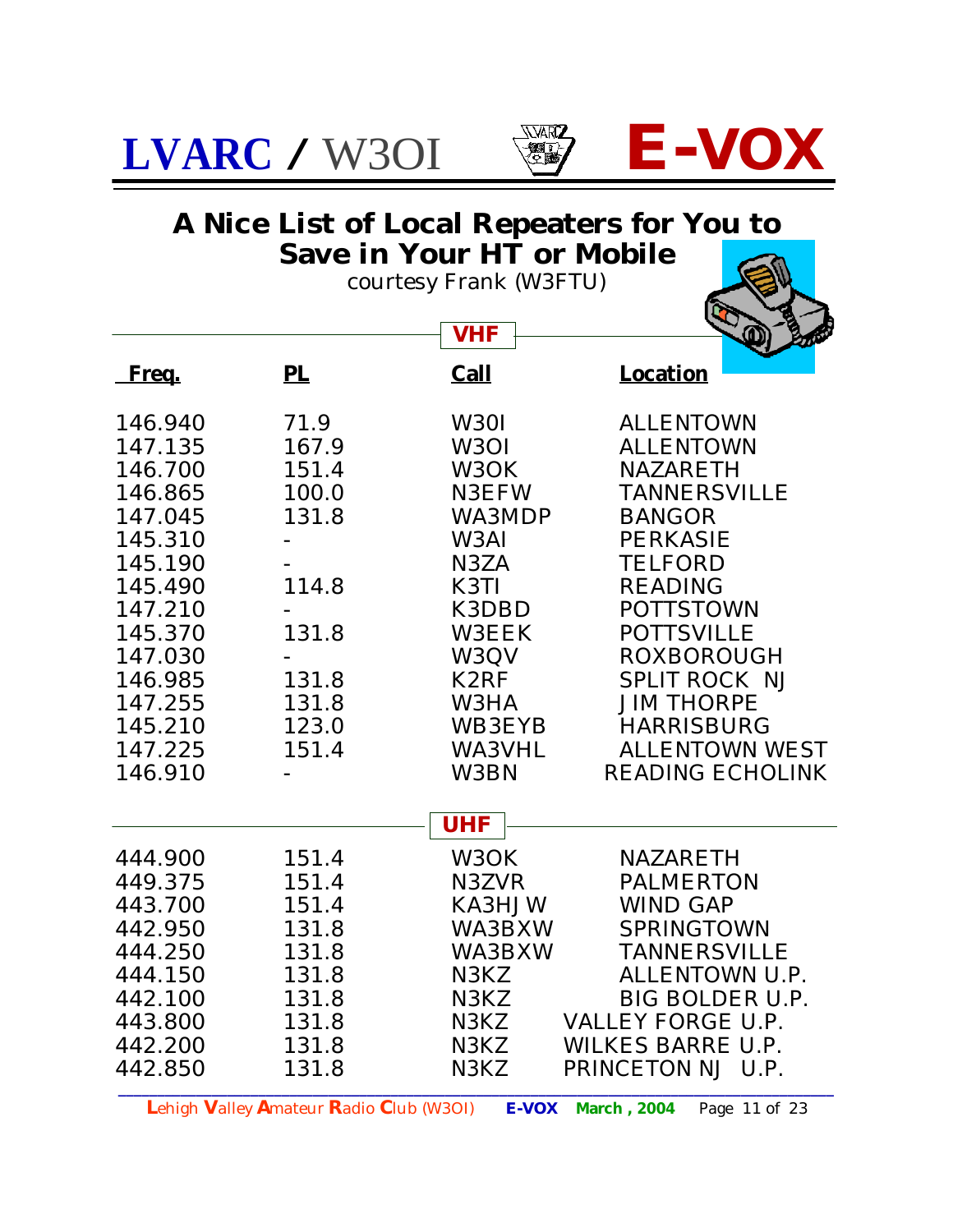



Do any of us think about our club responsibilities? Do we just attend the meeting, have our coffee and donut and LEAVE?

Who sets up the chairs? Who makes the coffee? Who serves and then cleans the kitchen? Who puts all of the chairs back in storage along with the platforms, flag and PA system?

In brief, its WORK to hold a meeting for us. I would like to see everyone responsible for his own seating-- get a chair from the stack and put it back after the meeting.

How about the coffee and donuts we enjoy after every meeting? We just take it for granted that refreshments will be there.

Whose club is this? Its OUR club. We need everyone to help a little. Don't leave it up to "the other guy." Please, if you want coffee and donuts after a meeting, call an officer and let him know you will help.

Please spend a few minutes after the meeting to secure the room.

#### **ARES** - submitted by Jim (KA3UQP)

What is the AMATEUR RADIO EMERGENCY SERVICE (ARES) and what<br>does it do? Sponsored by the AMERICAN RADIO RELAY LEAGUE (ARRL) , ARES is prepared to provide emergency radio communications support for local public safety officials and relief organizations wherever and whenever required. ARES is normally called up by LEE County Emergency Management prior to State and County<br>Emergency Management prior to State and County<br>Emergency Management full activation and RACES callup. In emergency operations wherein Emergency Management is not involved, the ARES Emergency Coordinator(EC) may go directly to other County ARES Emergency Coordinator(EC) may go directly to other County<br>ARES organizations for additional manpower assistance, if required.<br>When RACES is activated, ARES Communications Assistance Teams(CAT) can be provided, from other Counties, when requested by Emergency Management.

Each County has an ARES Emergency Coordinator(EC), appointed by the ARRL. We ECs participate in numerous ARES related activities that the reader is probably not aware of Operations are via packet radio, 2Meter Civil Defense repeaters and 75/40 Meter ARES Nets. Via packet radio, we are in constant touch with all<br>South Florida Section ARES officials. Much informational traffic<br>is bandled wished with all is handled via this media.A weekly South Florida ARES net on 75 Meters, for ECs only, provides us with updated information. ECs also receive a monthly newsletter from Newington in which various ARES operations throughout the country are discussed and information concerning the various agencies that are served is given. ARES members are kept informed via the weekly net on the 146.88 Civil Defense repeater and the monthly meeting at the LEE County Emergency Operations Center(EOC).

ARES Emergency Nets on 75 and 40 Meters have been activated a number of times since my appointment as EC. These have occurred during the serious flooding in the North Florida Panhandle and when several potentially dangerous tropical storms were approaching South Florida. Packet radio communications provided<br>me with additional information, including storm tracking. Had any of these events required our assistance, I would have activated LEE County ARES on the 146.88 repeater.

#### Gil Gilpin, W3SRU-LEE County EC

#### *(from the Ft. Myers Amateur Radio Club newsletter, the "Modulator")*

*\_\_\_\_\_\_\_\_\_\_\_\_\_\_\_\_\_\_\_\_\_\_\_\_\_\_\_\_\_\_\_\_\_\_\_\_\_\_\_\_\_\_\_\_\_\_\_\_\_\_\_\_\_\_\_\_\_\_\_\_\_\_\_\_\_\_\_\_\_\_\_\_\_\_\_\_\_\_\_\_\_\_\_\_\_\_\_\_\_\_\_\_* **L**ehigh **V**alley **A**mateur **R**adio **C**lub (W3OI) **E-VOX March , 2004** Page 12 of 23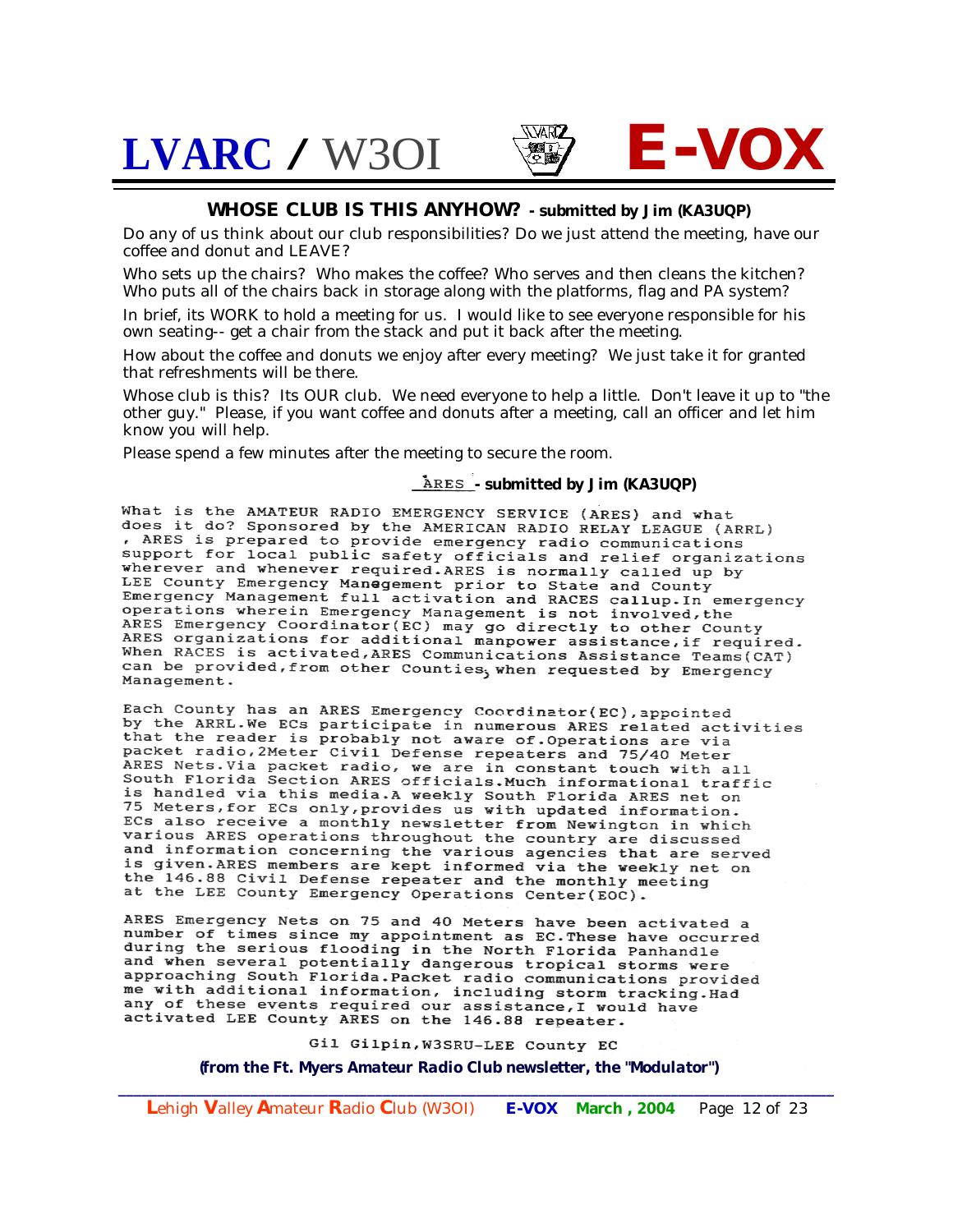

**L**ehigh **V**alley **A**mateur **R**adio **C**lub (W3OI) **E-VOX March , 2004** Page 13 of 23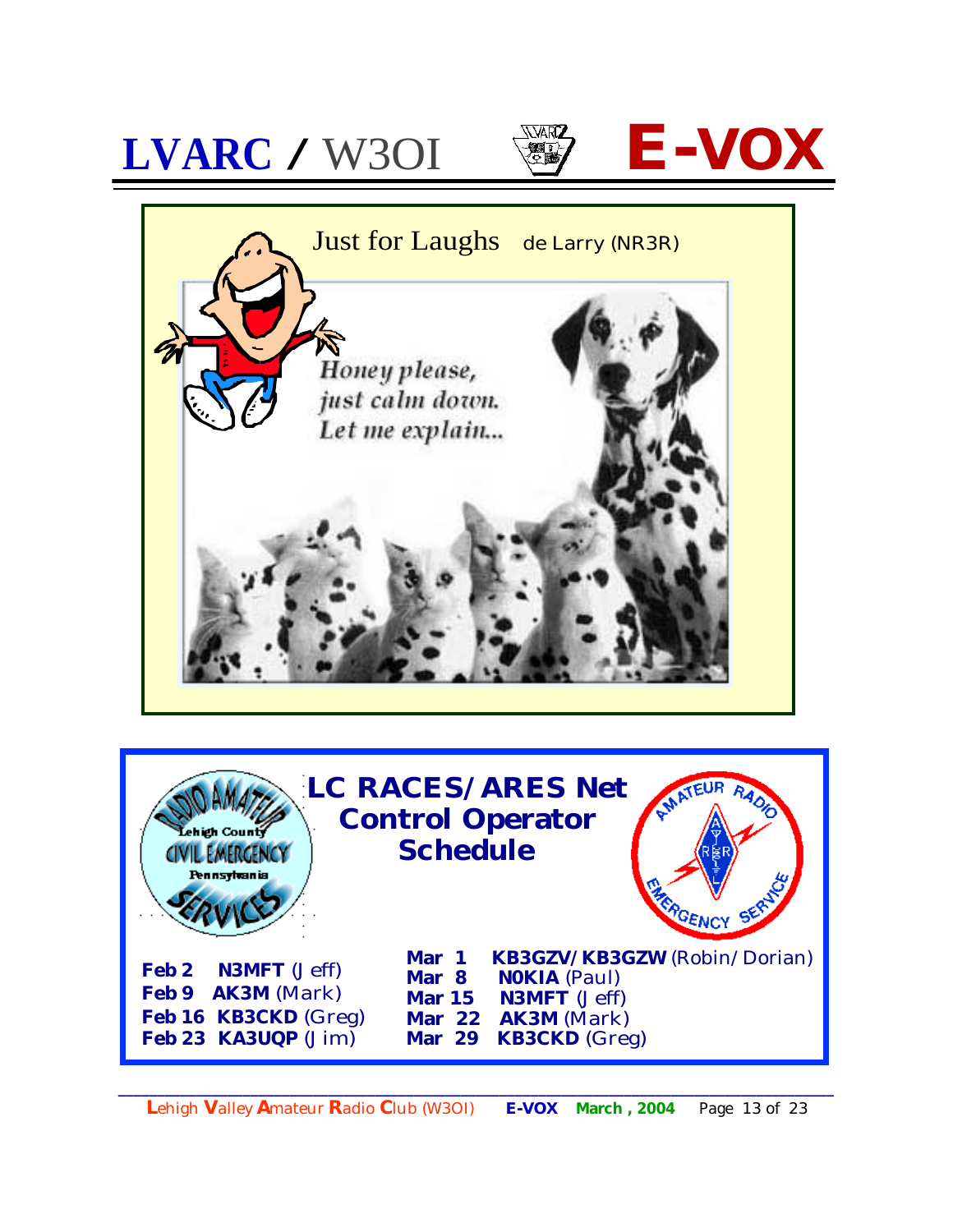# **LVARC** / W3OI  $\qquad \qquad \bullet \qquad$ **E-VO**





**T**he weather is starting to get better. The days are getting longer and the sun is warmer every day. All this can only mean one thing ......... **A FOX HUNT!**



**T**he LVARC will be hosting its first Spring/Summer Fox Hunt in the near future. Get out those antennas, fill the tank with gas and once more, let's drive around the county and stuff ourselves afterwards all the while bragging how we *could have been first* if it wasn't for ................

Listen to the Monday Night Net and announcements at LVARC meetings for more information.



# LV HF Met ?

**Anyone interested in an HF Net for the Lehigh Valley?** This net would NOT be limited to LVARC members, rather open to ALL hams in the Lehigh Valley. The net would also not be RACES/ARES related. Perhaps it could begin as an *informational* net and see where it goes from there. If you are interested in a participating in a such a net, contact Mark (AK3M) at **[AK3M@rcn.com](mailto:AK3M@rcn.com)**.



## **E-VOX material Needed!!!**

**Have equipment for sale? Have amateur radio information to share? Have something funny to to tell or show? Send your submission for inclusion in the newsletter to Mark at [AK3M@rcn.com](mailto:AK3M@rcn.com) .**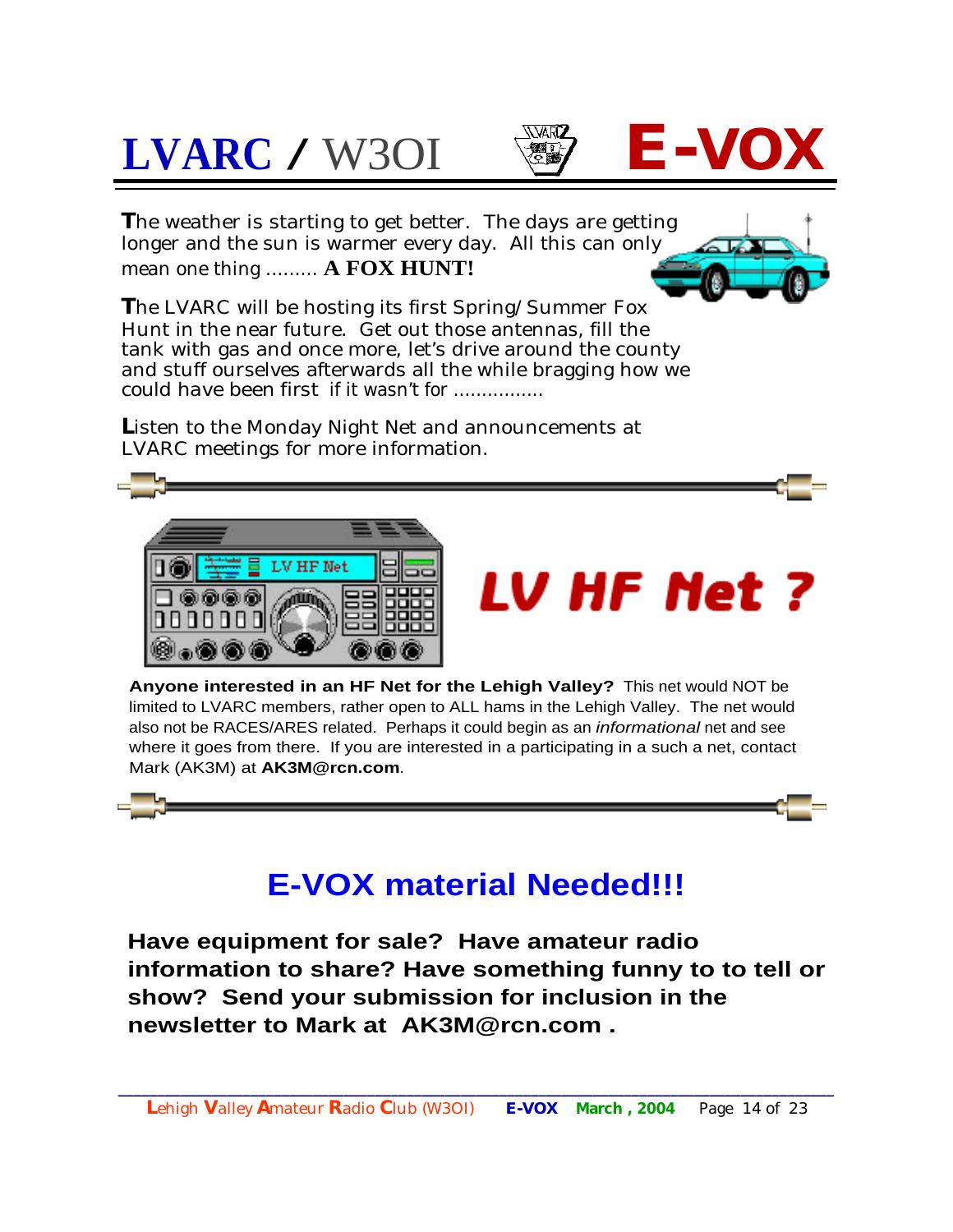





Above, is a picture of ice on Little Egg Harbor on January 17, 2004. When salt water freezes, its COLD!



If you have changed your e-mail address or if you have not received e-mail from me (Mark - AK3M) and you are currently a member of the LVARC, please contact me at [AK3M@rcn.com](mailto:AK3M@rcn.com)  and/or Paul at  $NOKIA@arrl$  net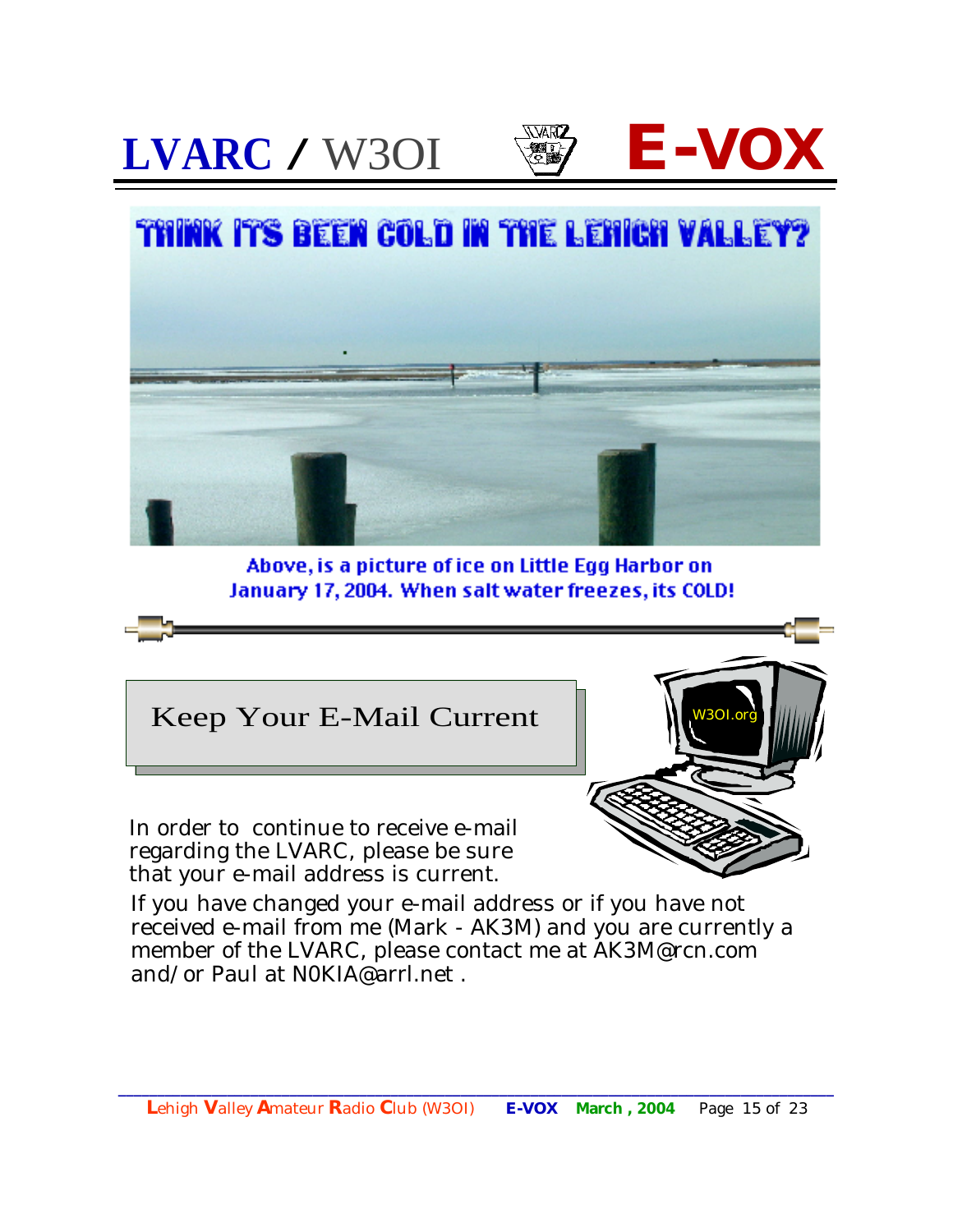

#### **ARRL to Propose New Entry-Level License, Code-Free HF Access**

NEWINGTON, CT, Jan 19, 2004--The ARRL will ask the FCC to create a new entry-level Amateur Radio license that would include HF phone privileges without requiring a Morse code test. The League also will propose consolidating all current licensees into three classes, retaining the Element 1 Morse requirement--now 5 WPM--only for the highest class. The ARRL Board of Directors overwhelmingly approved the plan January 16 during its Annual Meeting in Windsor, Connecticut. The proposals--developed by the ARRL Executive Committee following a Board instruction last July--are in response to changes made in Article 25 of the international Radio Regulations at World Radiocommunication Conference 2003 (WRC-03). They would continue a process of streamlining the amateur licensing structure that the FCC began more than five years ago but left unfinished in the Amateur Service license restructuring Report and Order (WT 98-143) that went into effect April 15, 2000.

"Change in the Amateur Radio Service in the US, especially license requirements and even more so when Morse is involved, has always been emotional," said ARRL First Vice President Joel Harrison, W5ZN, in presenting the Executive Committee's recommendations. "In fact, without a doubt, Morse is Amateur Radio's 'religious debate.'" The plan adopted by the Board departs only slightly from the Executive Committee's recommendations.

#### **The "New" Novice**

The entry-level license class--being called "Novice" for now--would require a 25-question written exam. It would offer limited HF CW/data and phone/image privileges on 80, 40, 15 and 10 meters as well as VHF and UHF privileges on 6 and 2 meters and on 222-225 and 430- 450 MHz. Power output would be restricted to 100 W on 80, 40, and 15 meters and to 50 W on 10 meters and up, thus avoiding the need for the more complex RF safety questions in the Novice question pool.

"The Board sought to achieve balance in giving new Novice licensees the opportunity to sample a wider range of Amateur Radio activity than is available to current Technicians while retaining a motivation to upgrade," said ARRL CEO David Sumner, K1ZZ. "It was also seen as important to limit the scope of privileges so the exam would not have to include material that is inappropriate at the entry level."

As an introduction to Amateur Radio, the Novice license served successfully for most of its 50 year history. The FCC has not issued new Novice licenses since the 2000 license restructuring, however. Under the ARRL plan, current Novice licensees--now the smallest and least active group of radio amateurs--would be grandfathered to the new entry-level class without further testing.

(Continued on page 17)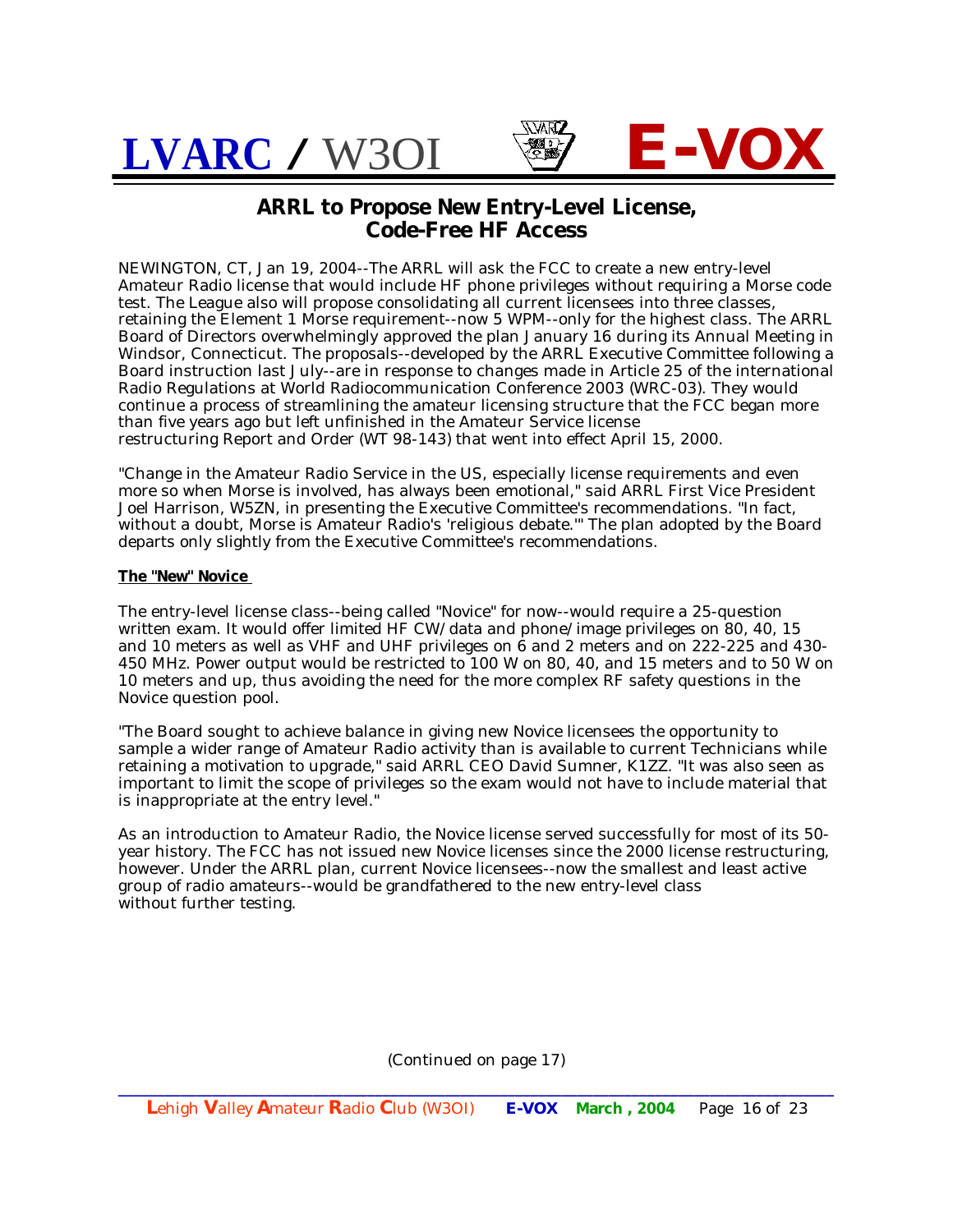



(Continued from page 16)

Anticipating assertions that the new plan would "dumb down" Amateur Radio licensing, Harrison said those currently holding a ticket often perceive the level of complexity to have been greater when they were first licensed than it actually was. "Quite frankly," he said, "if you review the questions presented in our license manuals throughout the years, you will be surprised how they compare to those of today."

#### **Technicians and Generals**

The middle group of licensees--Technician, Tech Plus (Technician with Element 1 credit) and General--would be consolidated into a new General license that no longer would require a Morse examination. Current Technician and Tech Plus license holders automatically would gain current General class privileges without additional testing. The current Element 3 General examination would remain in place for new applicants. ARRL already has proposed additional phone privileges for Generals in its "Novice reframing" petition, RM-10413, but the FCC has not yet acted on that petition.

#### **Morse Code Testing Retained for Extra**

At the top rung, the Board indicated that it saw no compelling reason to change the Amateur Extra class license requirements. The ARRL plan calls on the FCC to combine the current Advanced and Amateur Extra class licensees into Amateur Extra, because the technical level of the exams passed by these licensees is very similar. New applicants for Extra would have to pass a 5 WPM Morse code examination, but the written exam would stay the same. The League's plan calls for current Novice, Tech Plus and General class licensees to receive lifetime Element 1 (5 WPM Morse) credit.

"This structure provides a true entry-level license with HF privileges to promote growth in the Amateur Service," Harrison said. "It also simplifies the FCC database by conforming to the current Universal Licensing System (ULS) structure and does not mandate any modifications to it."

Sumner concurred. "The Board started out by recognizing that three license classes was the right number when looking down the road  $10$  or  $15$  years," he said. "We need a new entrylevel license."

"On the other hand, there's nothing particularly wrong with the existing Extra class license," he continued. "The change in the international regulations notwithstanding, the Board felt that the highest level of accomplishment in the FCC's amateur licensing structure should include basic Morse capability."

(Continued on page 18)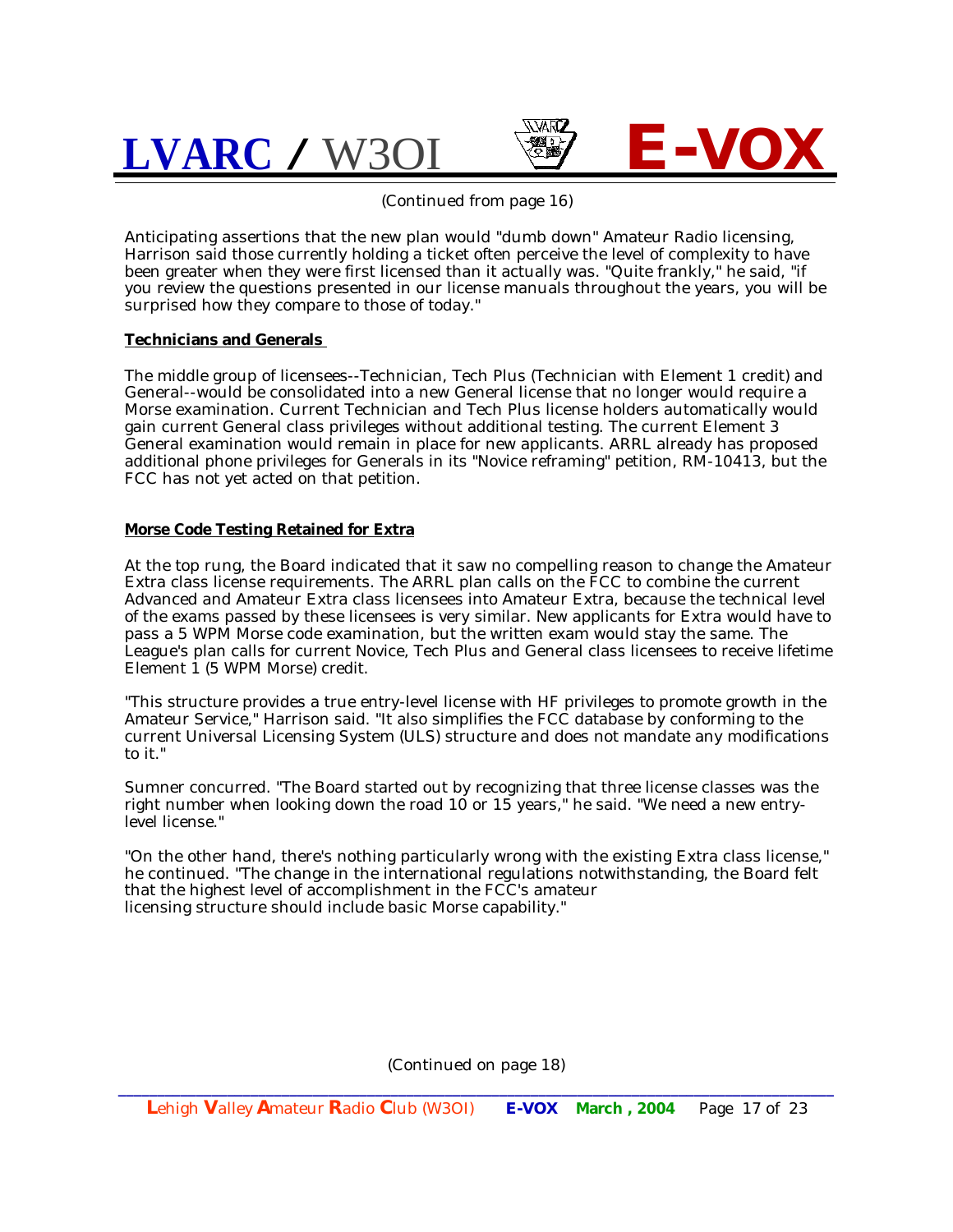$LVARC / W30I$ 





(Continued from page 17)

Sumner and Harrison say the current Technician entry-level ticket provides little opportunity to experience facets of ham radio beyond repeater operation. "The quality of that experience," Sumner said, "often depends on the operator's location."

Among other advantages, Sumner said the plan would allow new Novices to participate in HF SSB emergency nets on 75 and 40 meters as well as on the top 100 kHz of 15 meters. The new license also could get another name, Sumner said. "We're trying to recapture the magic of the old Novice license, but in a manner that's appropriate for the 21st century."

Proposal Includes "Novice Reframing" Band Plan

The overall proposed ARRL license restructuring plan would more smoothly integrate HF spectrum privileges across the three license classes and would incorporate the "Novice reframing" plan the League put forth nearly two years ago in a Petition for Rule Making (RM-10413). The FCC has not yet acted on the ARRL plan, which would alter the current HF subbands. The Novice reframing proposal would eliminate the 80, 40 and 15-meter Novice/Technician Plus CW subbands as such and reuse that spectrum in part to expand phone/image subbands on 80 and 40 meters.

The ARRL license restructuring design calls for no changes in privileges for Extra and General class licensees on 160, 60, 30, 20, 17 or 12 meters. Novice licensees would have no access to those bands.

**See page 19 for the band proposals**

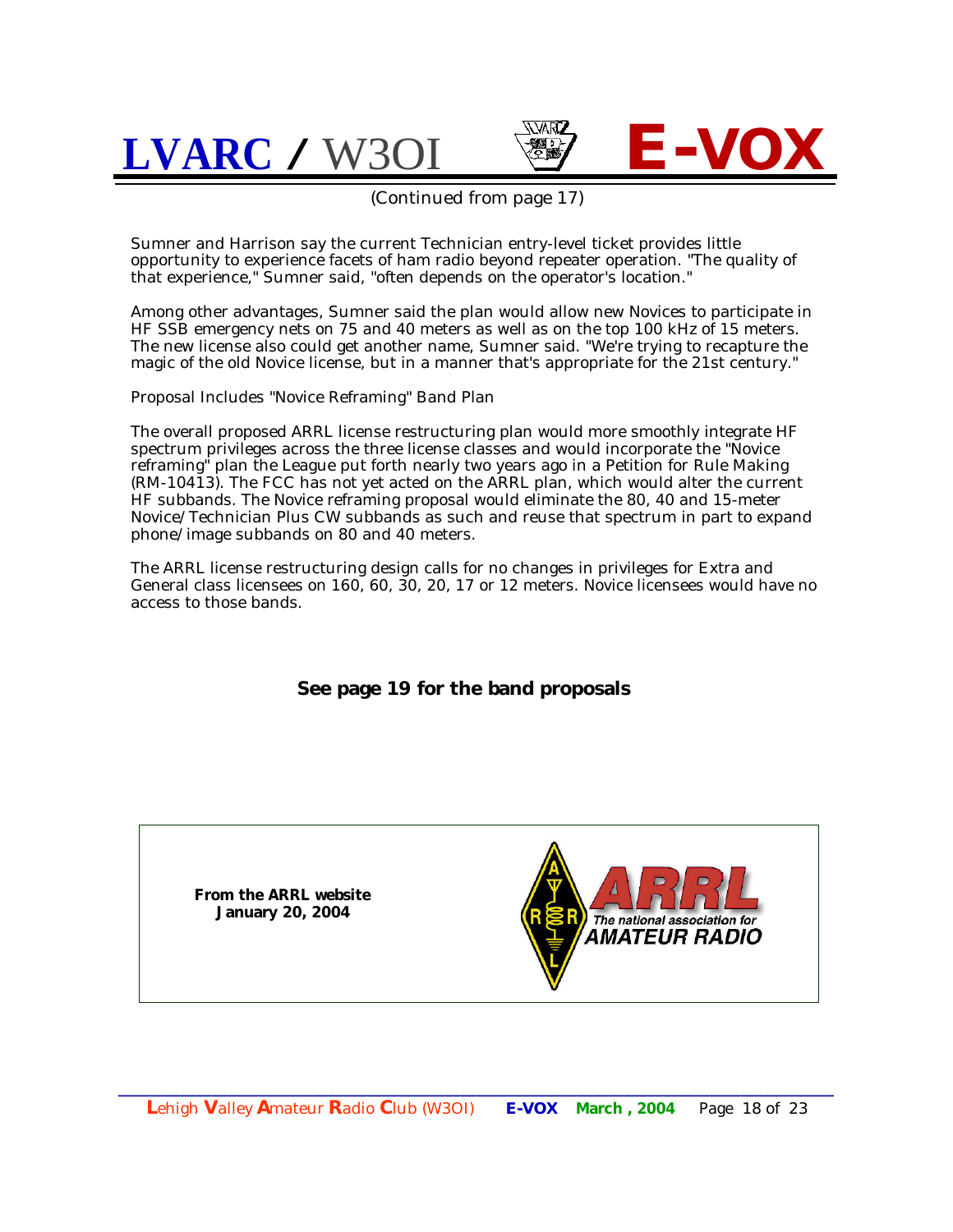



#### **Proposed Phone/Image HF Subbands (Includes Novice Reframing Proposal)**

#### **80 Meters**

 Extra: 3.725-4.000 MHz (gain of 25 kHz) General: 3.800-4.000 MHz (gain of 50 kHz) Novice: 3.900-4.000 MHz (new)

#### **40 meters**

 Extra: 7.125-7.300 MHz (gain of 25 kHz) General: 7.175-7.300 MHz (gain of 50 kHz) Novice: 7.200-7.300 MHz (new)

#### **15 meters**

 Extra: 21.200-21.450 MHz (no change) General: 21.275-21.450 MHz (gain of 25 kHz) Novice: 21.350-21.450 MHz (new)

#### **10 meters**

 Extra and General: 28.300-29.700 MHz (no change) Novice: 28.300-28.500 MHz (no change)

 Proposed CW/Data-Exclusive HF Subbands (Includes Novice Reframing Proposal)

#### **80 meters**

 Extra: 3.500-3.725 MHz General: 3.525-3.725 MHz Novice: 3.550-3.700 MHz

#### **40 meters**

 Extra: 7.000-7.125 MHz General: 7.025-7.125 MHz Novice: 7.050-7.125 MHz

#### **15 meters**

 Extra: 21.000-21.200 MHz General: 21.025-21.200 MHz Novice: 21.050-21.200 MHz

#### **10 meters**

 Extra/General: 28.000-28.300 MHz Novice: 28.050-28.300 MHz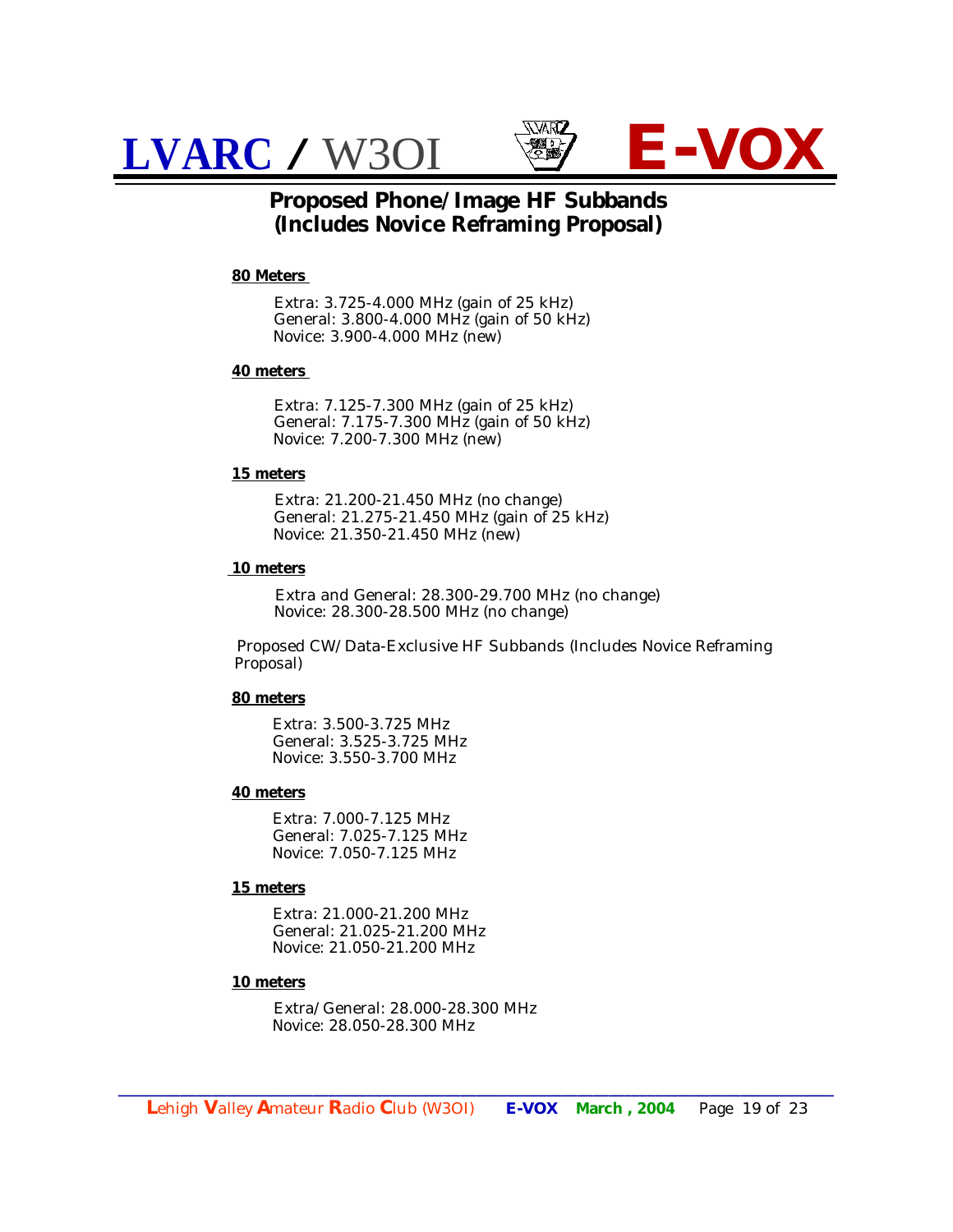

### **Kids Tell All** - about relationships!

#### **HOW DO YOU DECIDE WHO TO MARRY?**

You got to find somebody who likes the same stuff. Like, if you like sports, she should like it that you like sports, and she should keep the chips and dip coming. --Alan, age 10

#### **WHAT IS THE RIGHT AGE TO GET MARRIED?**

Twenty-three is the best age because you know the person FOREVER by then. --Camille, age 10

#### **HOW CAN A STRANGER TELL IF TWO PEOPLE ARE MARRIED?**

You might have to guess, based on Whether they seem to be yelling at the same kids.

--Derrick, age 8

#### **WHAT DO YOU THINK YOUR MOM AND DAD HAVE IN COMMON?**

Both don't want any more kids. --Lori, age 8

#### **IS IT BETTER TO BE SINGLE OR MARRIED?**

It's better for girls to be single but not for boys. Boys need someone to clean up after them. --Anita, age 9

**"And the #1 Favorite is........" HOW WOULD YOU MAKE A MARRIAGE WORK?**

Tell your wife that she looks pretty, even if she looks like a truck. --Ricky, age 10

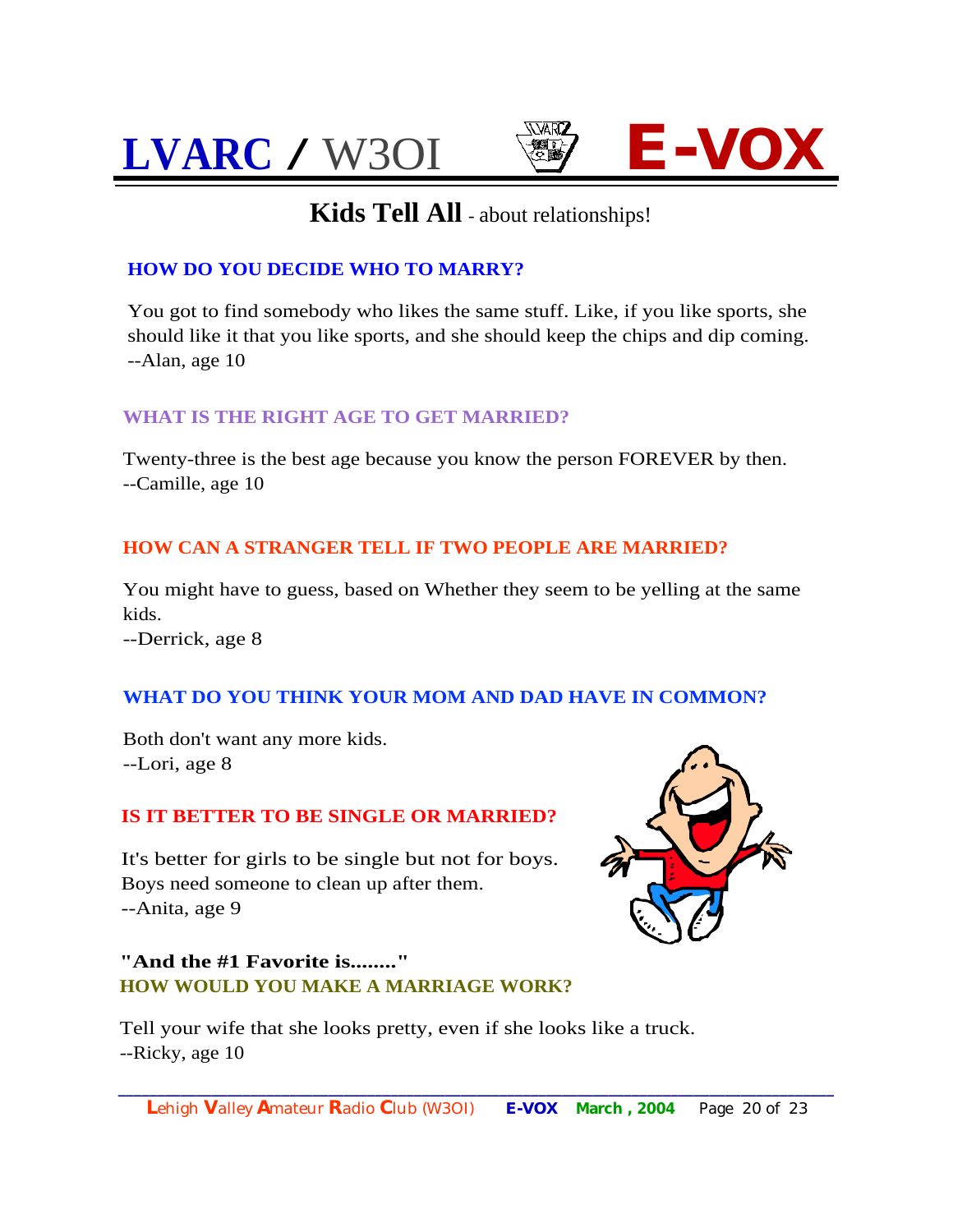

**How to Prolong Lithium-Based Batteries**  $a$   $100000$ 

Battery research is focusing heavily on lithium chemistries, so much so that one could presume that all portable devices will be powered with lithium-ion batteries in the future. In many ways, lithium-ion is superior to nickel and lead-based chemistries and the applications for lithium-ion batteries are growing as a result.

Lithium-ion has not yet fully matured and is being improved continuously. New metal and chemical combinations are being tried every six months to increase energy density and prolong service life. The improvements in longevity after each change will not be known for a few years.

A lithium-ion battery provides 300-500 discharge/charge cycles. The battery prefers a partial rather than a full discharge. Frequent full discharges should be avoided when possible. Instead, charge the battery more often or use a larger battery. There is no concern of memory when applying unscheduled charges.

Although lithium-ion is memory-free in terms of performance deterioration, batteries with fuel gauges exhibit what engineers refer to as "digital memory". Here is the reason: Short discharges with subsequent recharges do not provide the periodic calibration needed to synchronize the fuel gauge with the battery's state-of-charge. A deliberate full discharge and recharge every 30 charges corrects this problem. Letting the battery run down to the cut-off point in the equipment will do this. If ignored, the fuel gauge will become increasingly less accurate. (Read more in 'Choosing the right battery for portable computing', Part Two.)

Aging of lithium-ion is an issue that is often ignored. lithium-based batteries have a lifetime of 2-3 years. The clock starts ticking as soon as the battery comes off the manufacturing line. The capacity loss manifests itself in increased internal resistance caused by oxidation. Eventually, the cell resistance will reach a point where the pack can no longer deliver the stored energy, although the battery may still contain ample charge. Increasing internal resistance is common to cobalt-based lithium-ion, a chemistry that is found in laptops and cell phones. The lower energy dense manganese-based lithium-ion, also known as spinel, maintains the internal resistance through its life but loses capacity due to chemical decompositions.

(continued on page 22)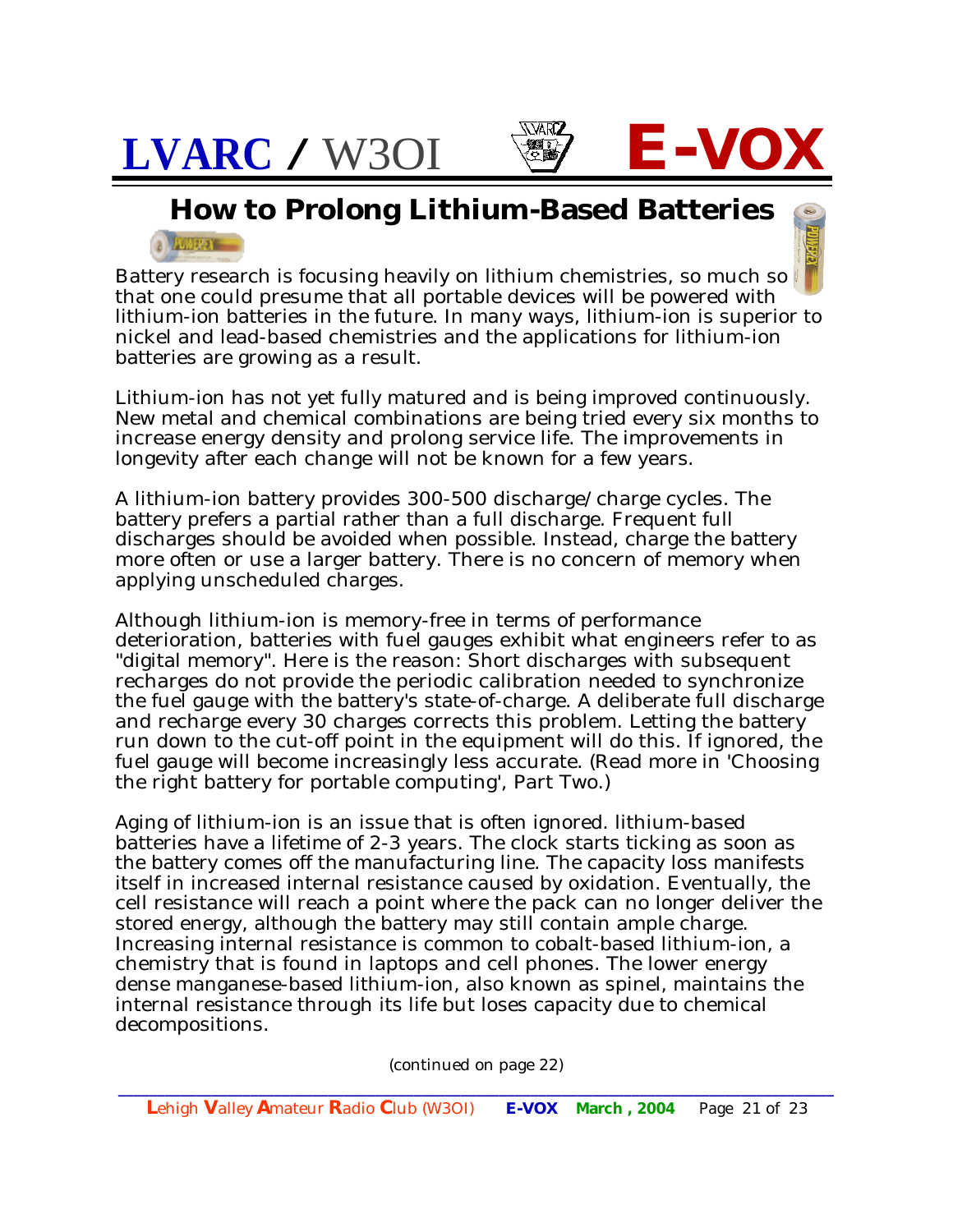



(continued from page 21)

There are no remedies to restore lithium-ion once worn out. A momentary improvement in performance is noticeable when heating up the battery. This lowers the internal resistance but the condition reverts back to its former state when the temperature drops.

If possible, store the battery in a cool place at about a 40% state-of charge. Some reserve charge is needed to keep the battery and its protection circuit operational during prolonged storage. The most harmful combination is full charge at high temperature. This is the case when placing a cell phone or spare battery in a hot car. Running a laptop computer on the mains has a similar temperature problem. While the battery is kept fully charged, the inside temperature during operation rises to  $45^{\circ}$ C (113 $^{\circ}$ F).

Removing the battery from the laptop when running on fixed power protects the battery from heat but some battery and laptop manufacturers caution against it. They say that dust and moisture accumulating inside the battery casing could damage the laptop. The dealers will be happy to provide you with a new pack when a replacement is needed a little sooner.

A large number of lithium-ion batteries for cell phones are being discarded under the warranty return policy. Some failed batteries are sent to service centers or the manufacturer, where they are refurbished. Studies show that 80%-90% of the returned batteries can be repaired and returned to service.

Some lithium-ion batteries fail due to excessive low discharge. If discharged below 2.5 volts per cell, the internal safety circuit opens and the battery appears dead. A charge with the original charger is no longer possible. Some battery analyzers (Cadex) feature a boost function that reactivates the protection circuit of a failed battery and enables a recharge. However, if the cell voltage has fallen below 1.5V/cell and has remained in that state for a few days, a recharge should be avoided because of safety concerns. To prevent failure, never store the battery fully discharged. Apply some charge before storage, and then charge fully before use





(continued on page 23)